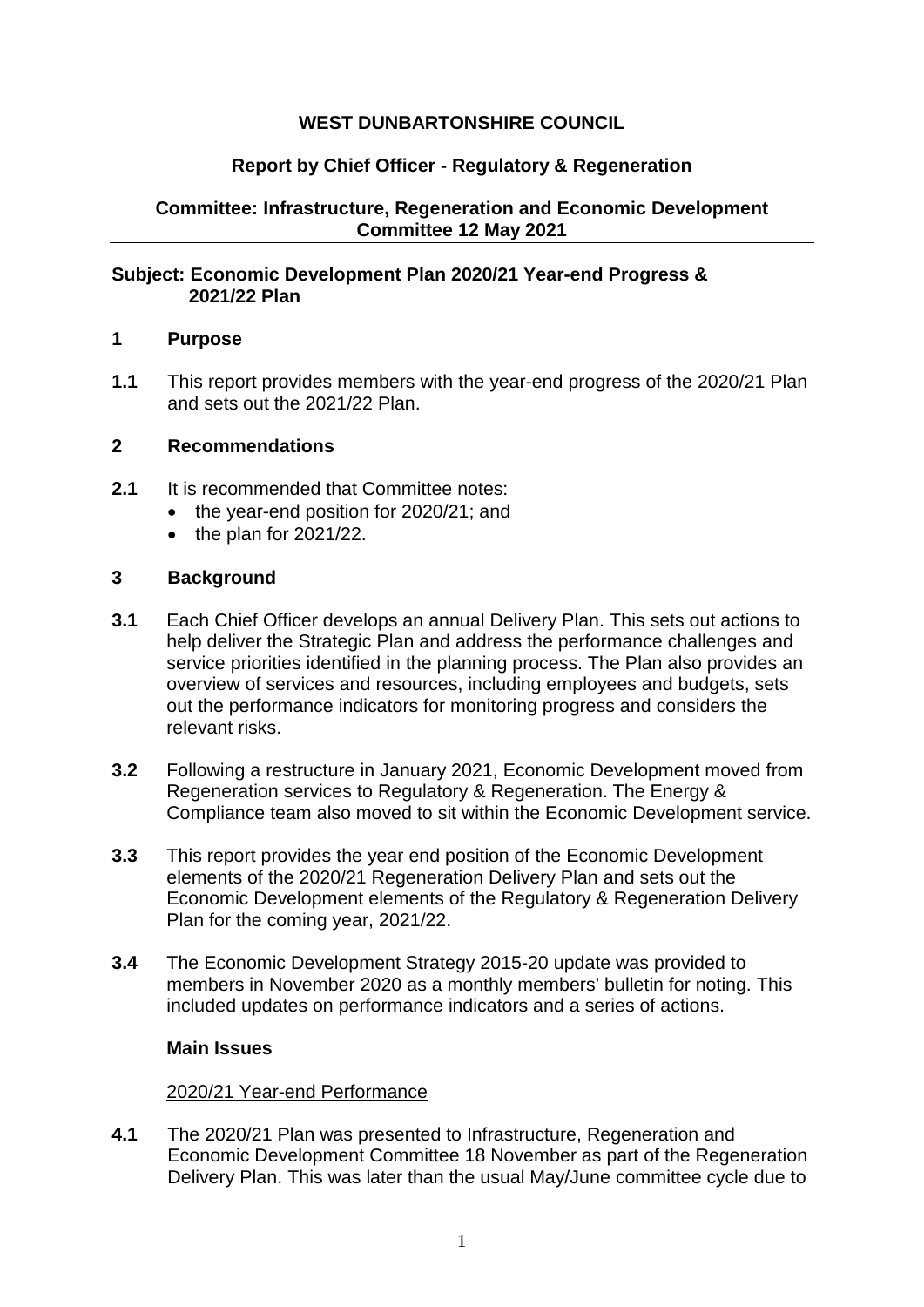the COVID-19 pandemic and consequently there was no mid-year progress report.

- **4.2** Full details of year-end progress are set out at Appendix 1.
- **4.3** Of the 4 actions due to be completed by 31 March 2021, all were completed as planned.
- **4.4** Year-end values are available for 4 of the 7 performance indicators included in the plan. Of those, 3 (75%) achieved their year end targets and 1 (25%) just missed its target. Full details are set out in Appendix 1.
- **4.5** The full set of performance indicators will be reported through the Council's annual performance reporting process once all data becomes available.

## Economic Development Plan 2021/22

- **4.6** An extract from the Regulatory & Regeneration 2021/22 Delivery Plan is included at Appendix 2. This sets out the achievements and challenges for Economic Development over the past year, as well as the priorities for the year ahead.
- **4.7** Key priorities include: delivering key regeneration sites across West Dunbartonshire; exploring commercial opportunities in our town centres; delivering the Town Centre Recovery Plan; ensuring the next phase of Queens Quay Housing is delivered; ensuring the Council has positioned the Energy Centre to showcase best practice at COP26; and developing a Climate Change Action plan to support the implementation of the Climate Change Strategy.
- **4.8** Progress against the action plan will be monitored by the management team and scrutinised through quarterly performance updates to the Performance Monitoring & Review Group.

# **5 People Implications**

**5.1** There are no direct people implications arising from this report.

## **6 Financial & Procurement Implications**

**6.1** There are no direct financial or procurement implications arising from this report.

## **7 Risk Analysis**

**7.1** Failure to deliver on the actions assigned to Economic Development may have a direct impact on the delivery of the Council's Strategic Plan. It is essential that remedial action is taken to ensure strategic delivery plans achieve the commitments detailed.